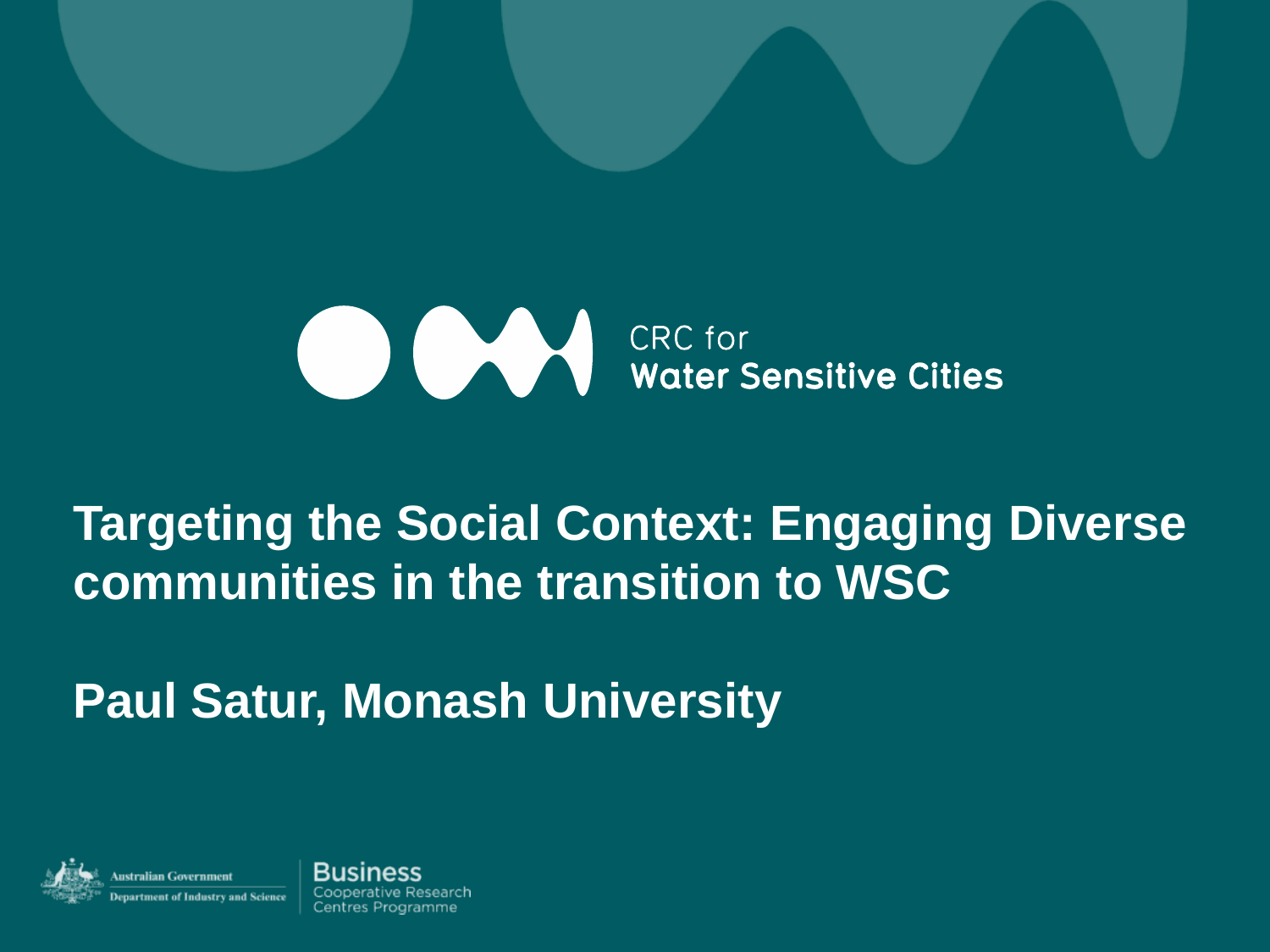

### A2.1 Understanding Water I Ise Cultures

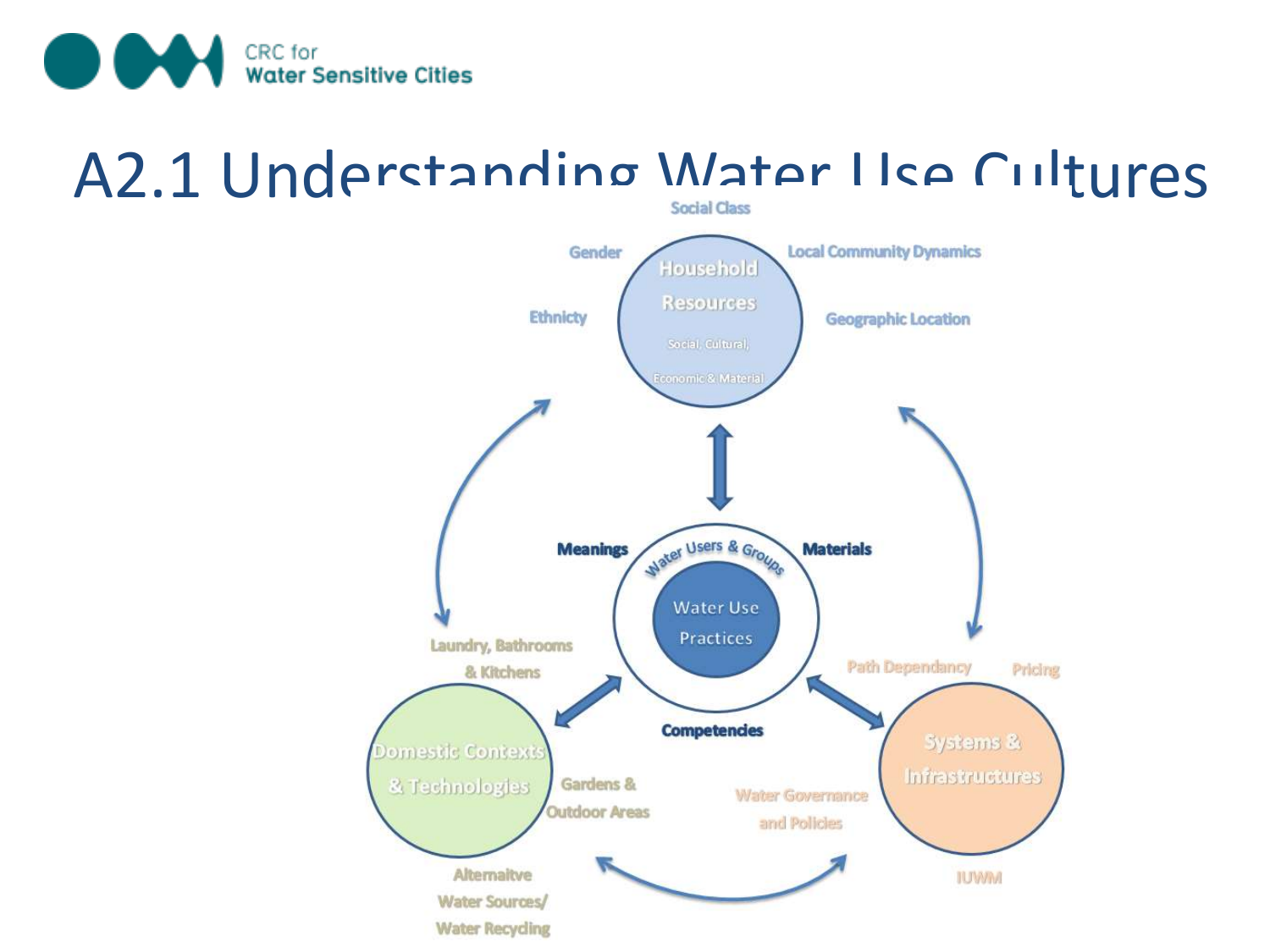

## Three cities comparison: New normal after drought







In Melbourne sense of crisis and severe restrictions during drought had an impact.

Water conscious, see themselves as water savers, some habits continue post drought, 'feel guilty' for using excessive water

In Brisbane sense of crisis and restrictions were effective. Then floods.

Responsive water users, willing to save water when necessary

In Perth technological solutions are dominant policy responses– eg reliance on aquifers and aquifer recharge desalination plants.

Reduced sense of responsibility, high water users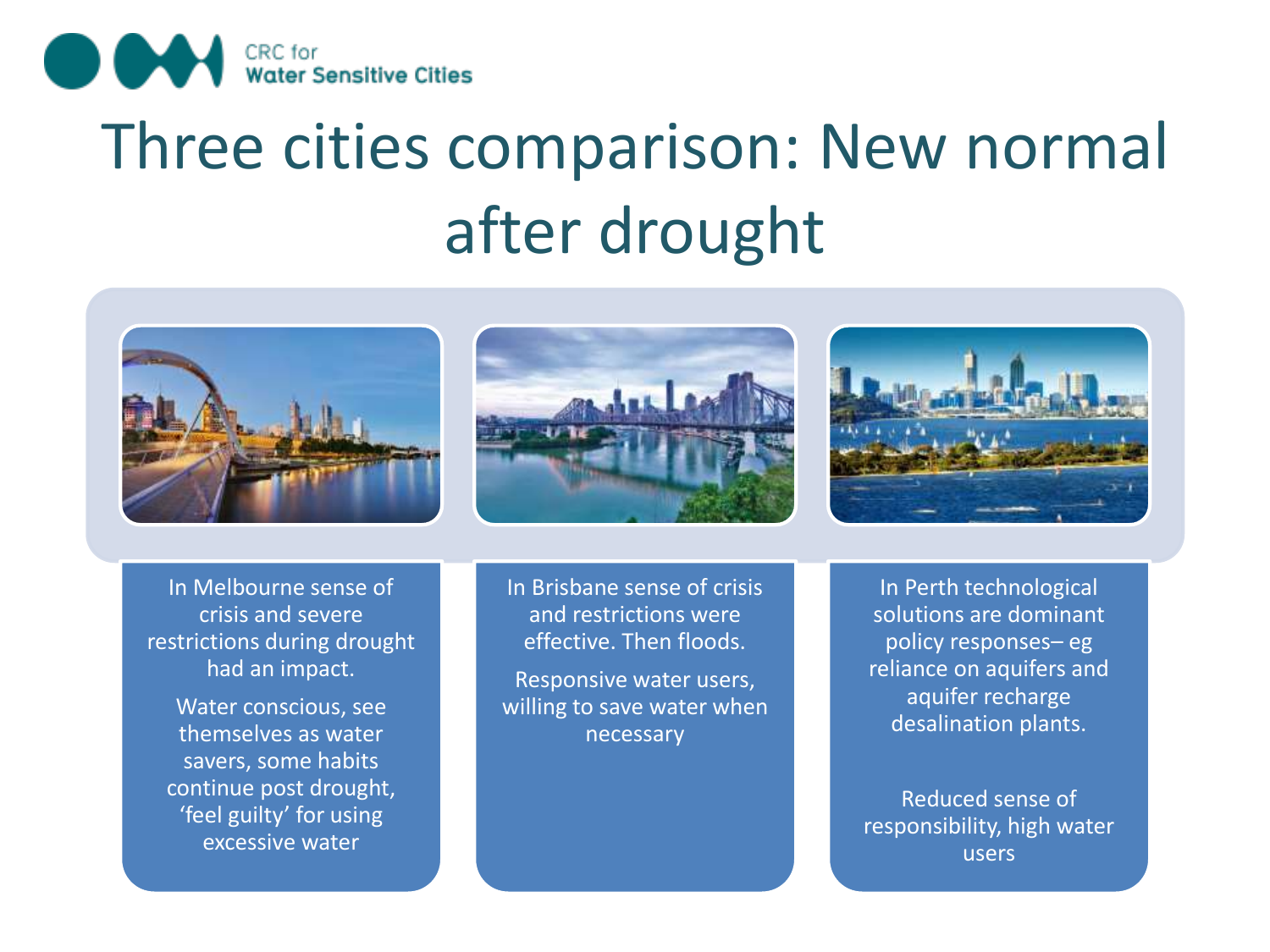

## How can we change water habits?

Changing gardening habits has been more effective than changing showering habits. Greater focus is needed on indoor water use





Australians are open to changing their water consumption patterns **IF** firmly convinced of the need for change

Different strategies needed for each city context

> Brisbane and Melbourne – could reactivate water saving habits, incrementally and with awareness raising

Perth – open to technical innovation in water sources, everyday water saving needs a greater focus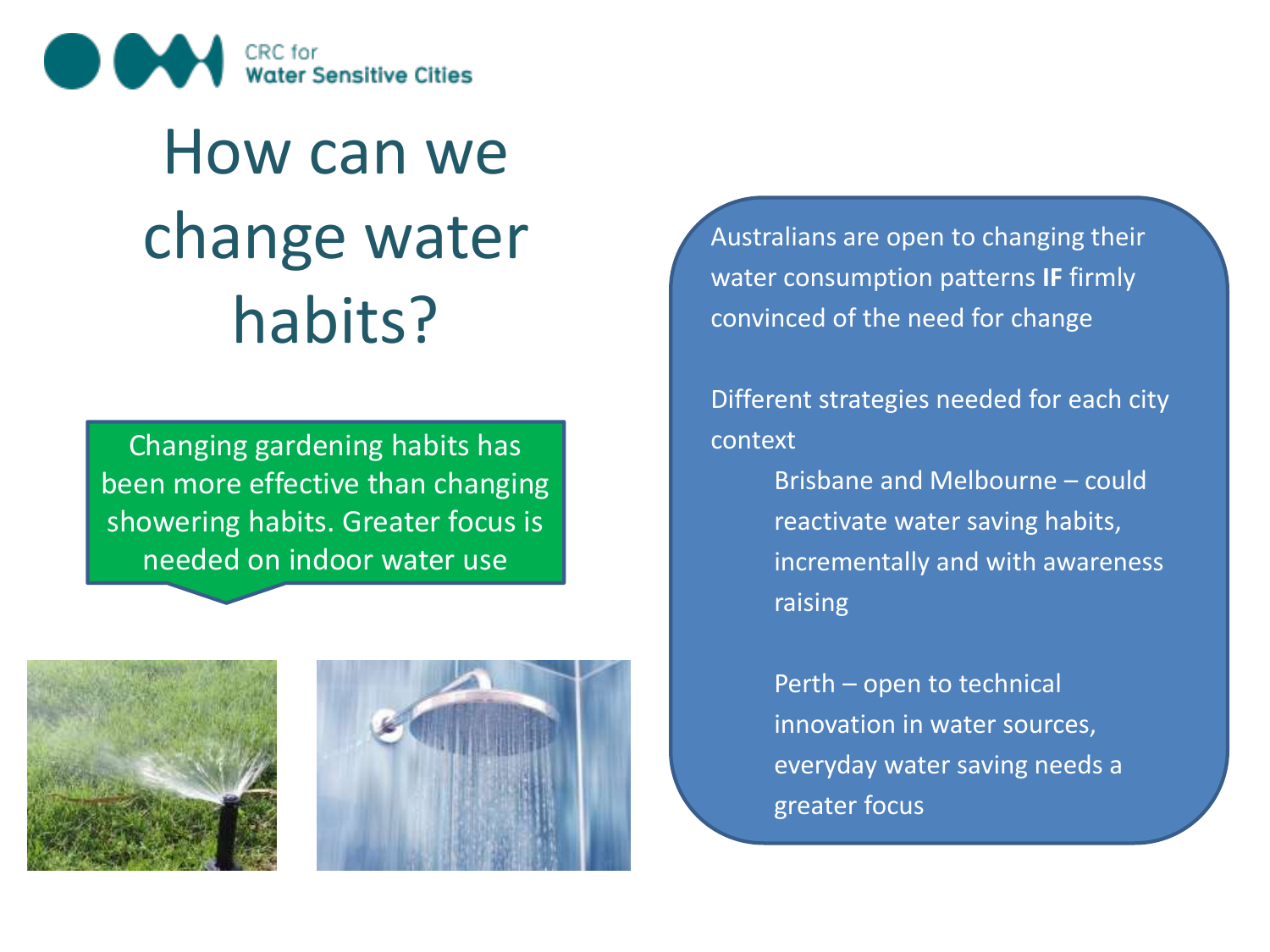

### Water and the Australian city: Lessons from history

- 1. Path dependency has a strong impact. Decisions made in the past impact on the present.
- 2. Australians have demonstrated a willingness to conserve water in times of crisis.
- 3. To achieve water sensitive cities we need to take the past into account. It is highly unlikely that Australian families will give up their preference for low-density modes of living.



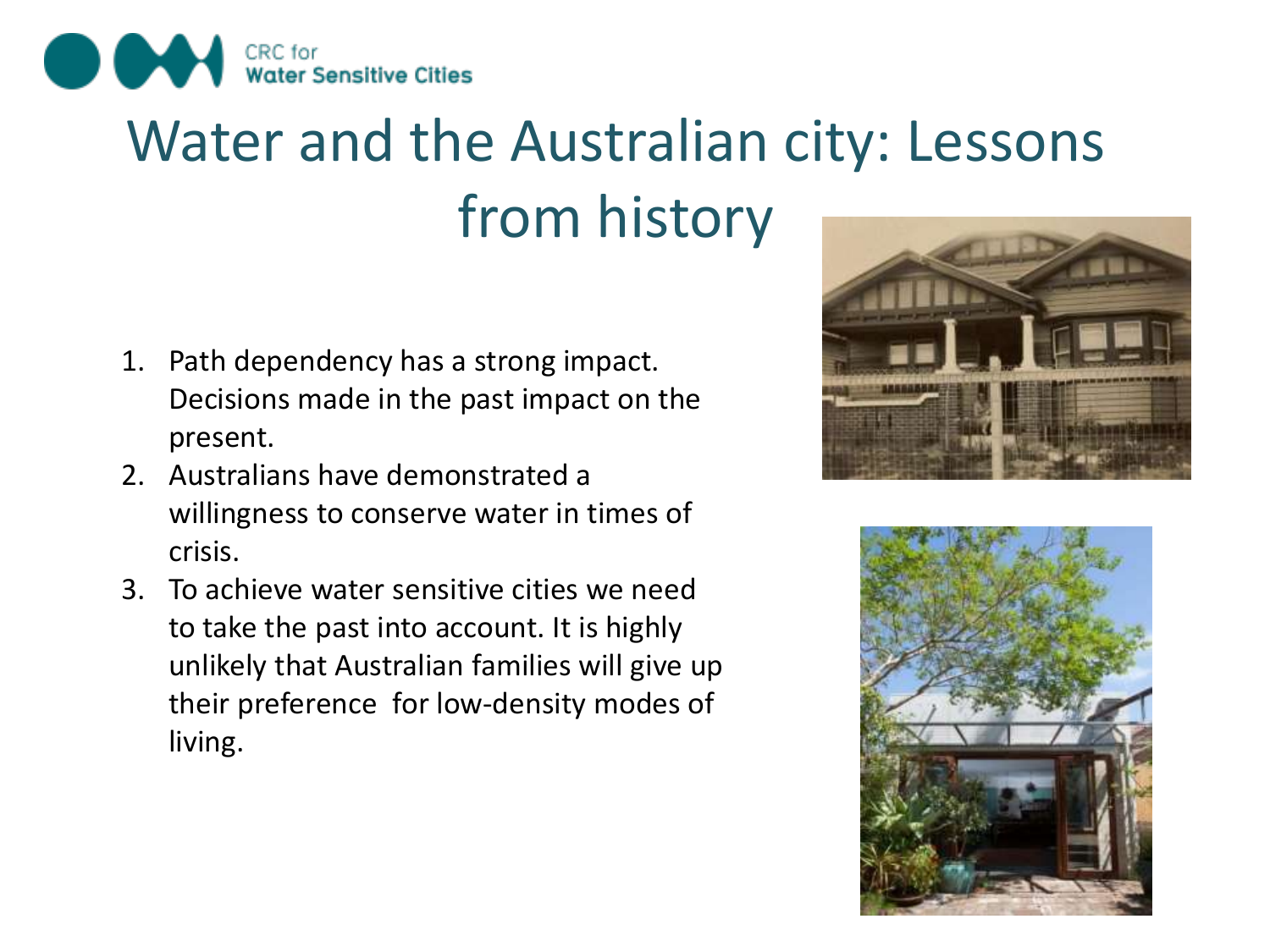

### Community Profiles Report



# Research Questions

How do Australians engage with waterrelated issues?

What are the different engagement groups?

How do these groups differ?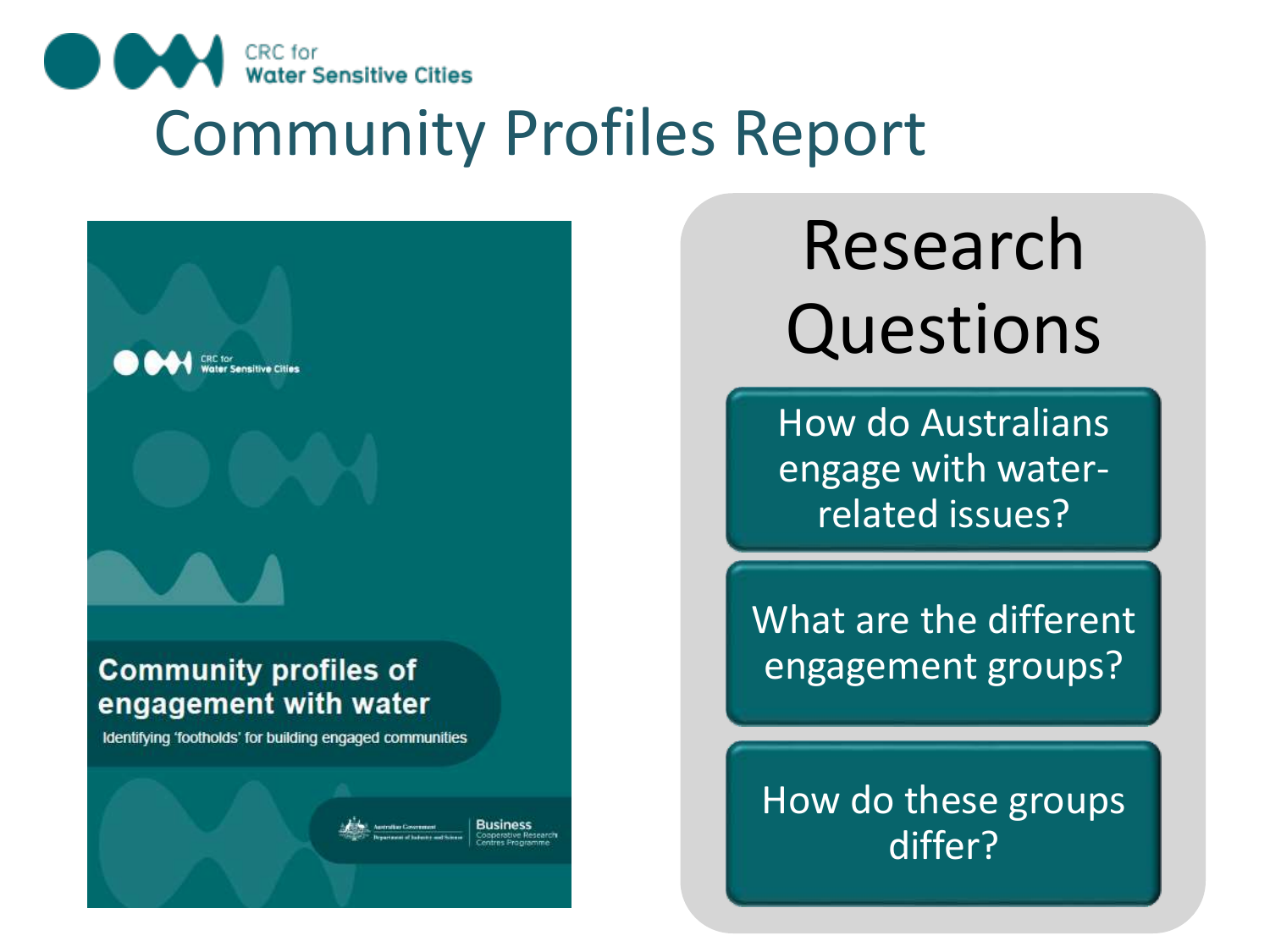These findings reinforce the diversity of engagement & provide footholds for intervention

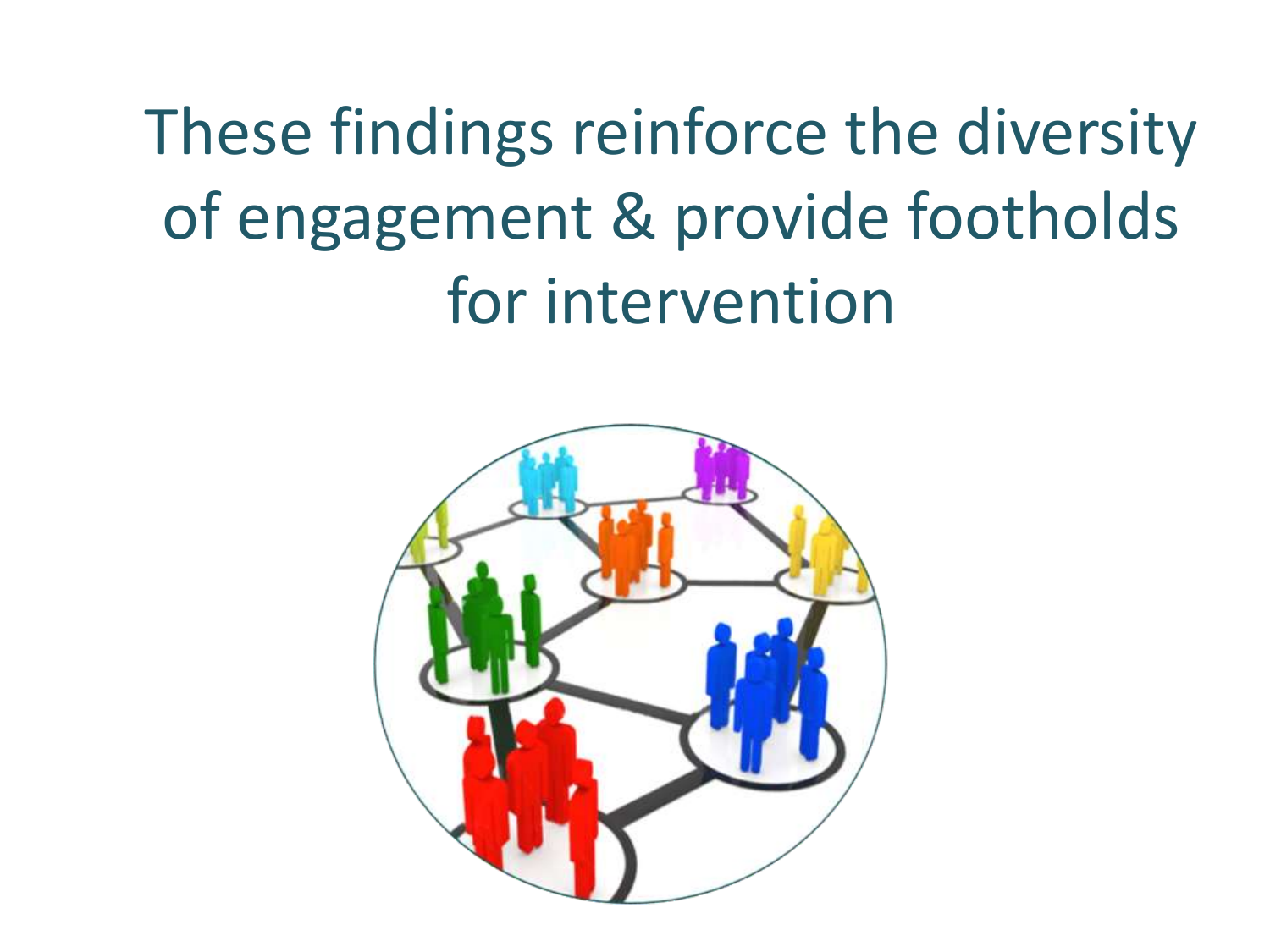

#### The Social Gradient & Water Use Practices

Social Advantage

Social







Greater –

- Use of water for leisure and luxury,
- Access to water saving technologies,
- Technical knowledge and capacity to engage with WSUD
- Community Connectedness and **Cohesion**

Greater –

- Use of water for basic welfare needs
- Practical "hands on" approaches
- Vulnerability to heat

Less

• Access, capacity and community resources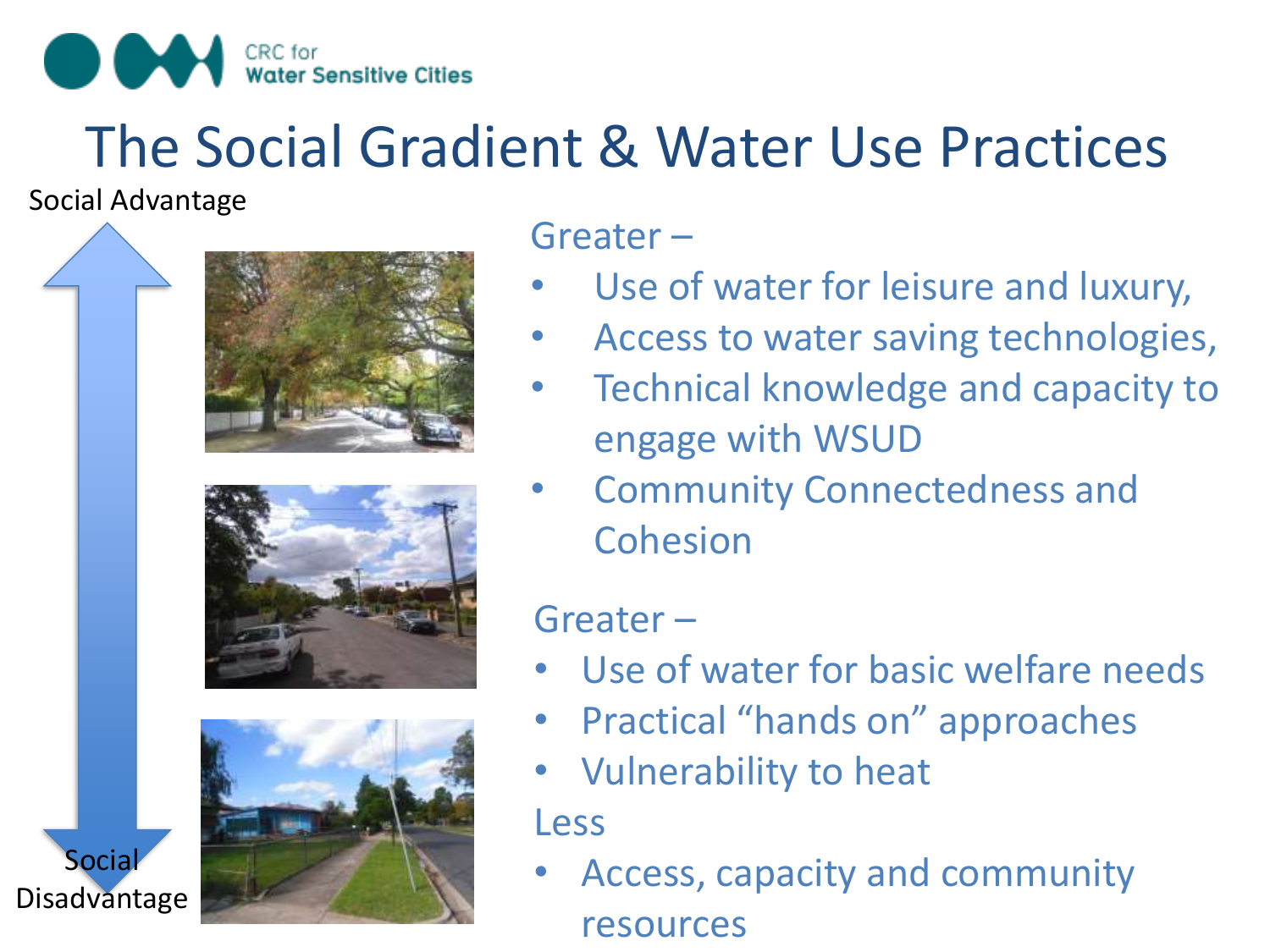

#### The Social Gradient and Liveability

Social Advantage



"We really like it here because of all the trees. Everybody does their bit to keep them all well watered and well kept so on the rare summer day we get to enjoy them- it just adds to the ambience in the most lovely way… (also) You cant put a value on them on hot days.

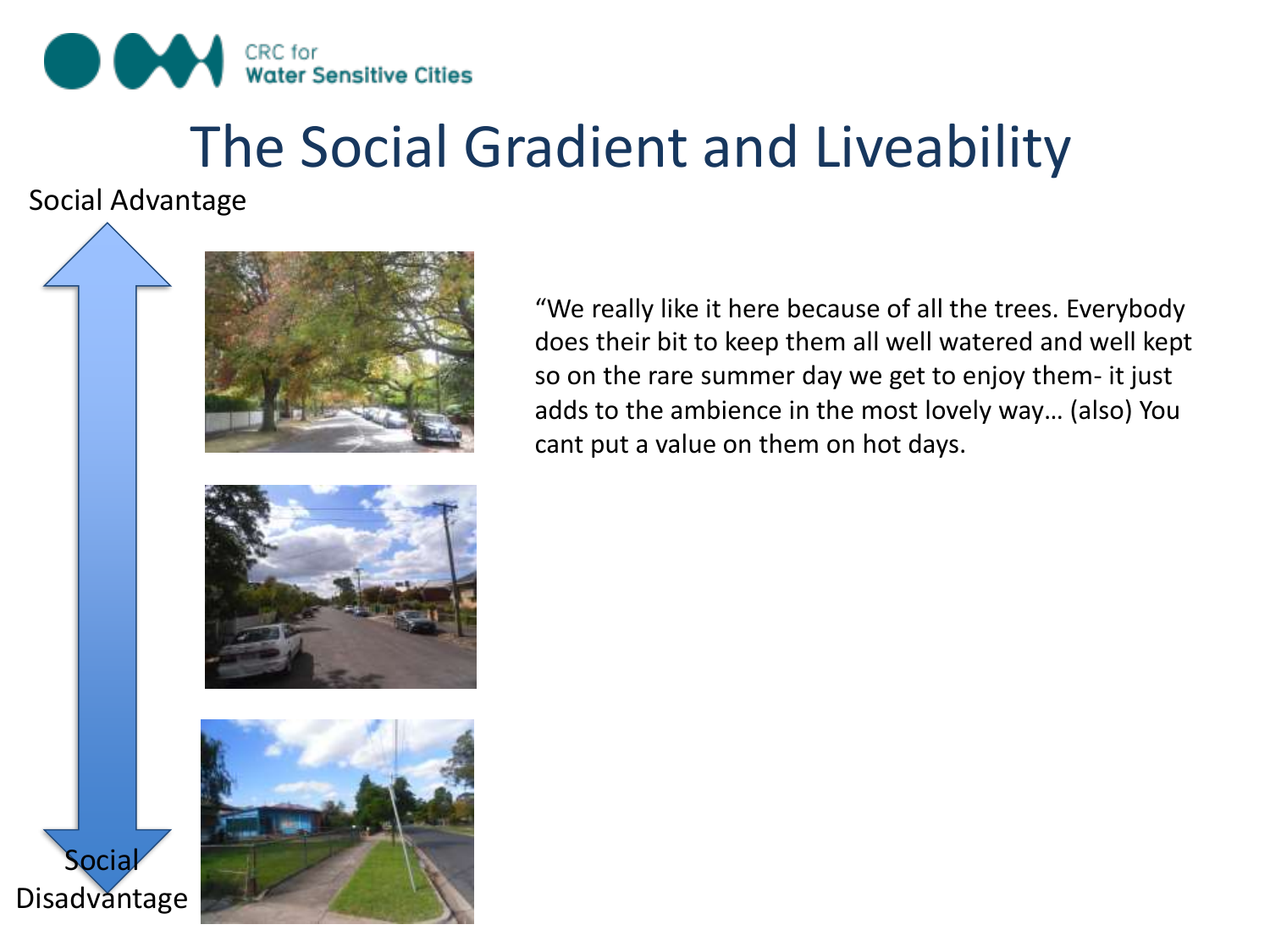

#### The Social Gradient and Liveability

Social Advantage

**Socia** 







"If you closed your eyes and didn't know where you were in some of these streets you would think you are in a third or second world country… The (tap) water doesn't taste too good. Like every time we drink it we feel like we want to vomit it up… My son and I drink bottled water now"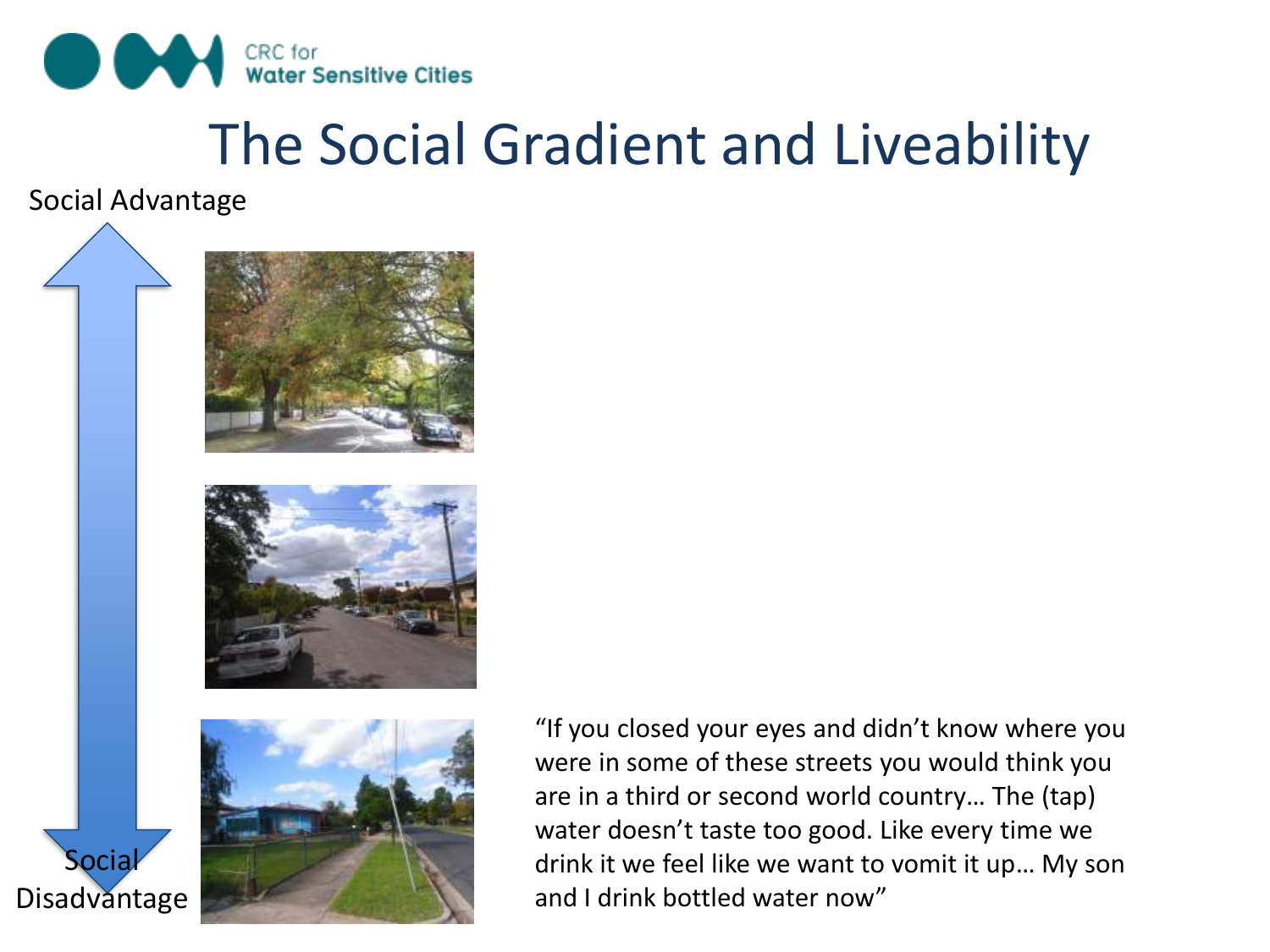

### The Social Gradient and Sustainability

Social Advantage

Socia



"I couldn't justify using mains water if there were alternate ways of reusing water... During the drought we installed five water tanks in our backyard. We also installed the recycled water unit which processes wastewater to A1 drinking water"

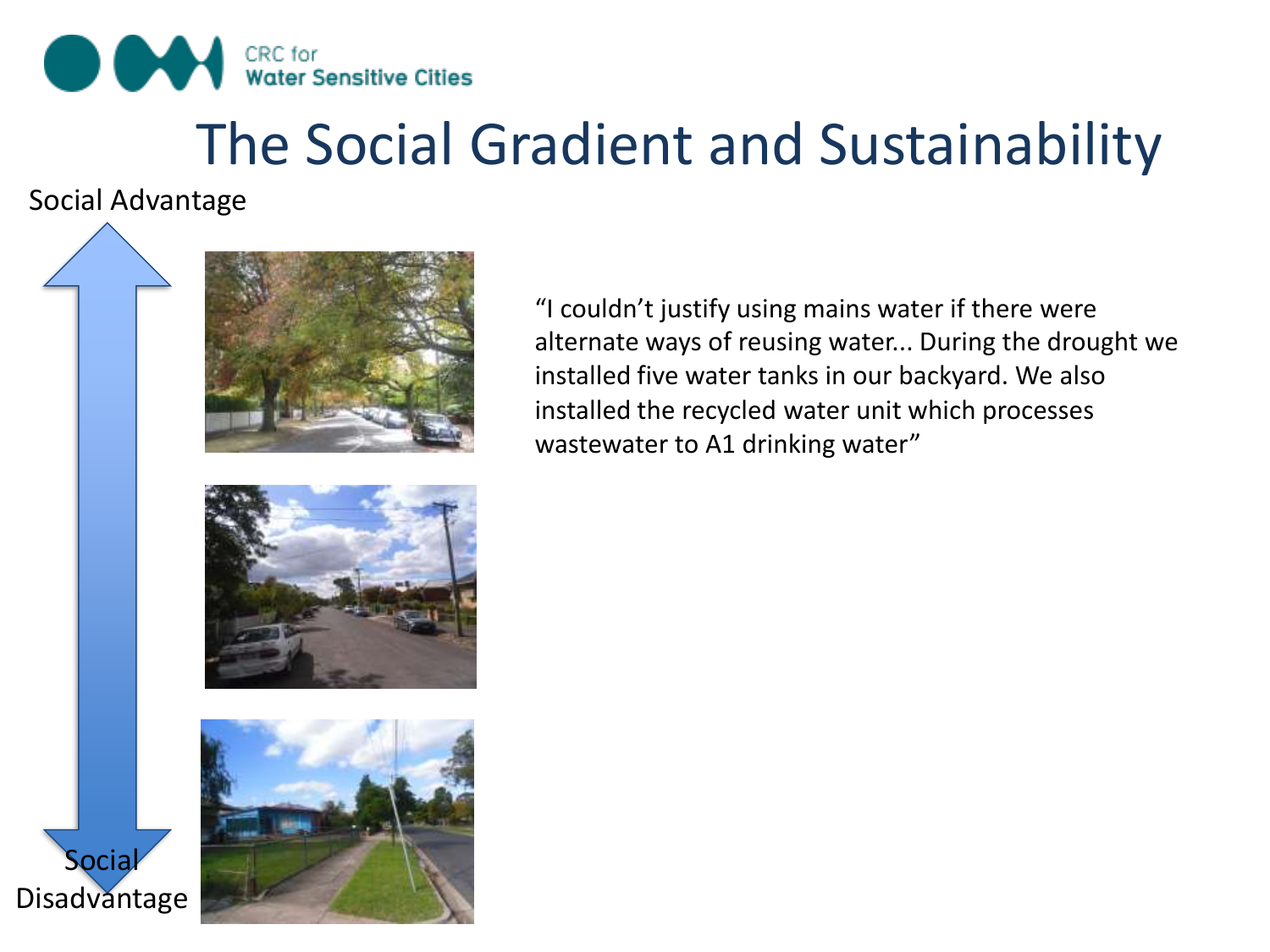

### The Social Gradient and Sustainability

Social Advantage

Socia

Disadvantage







"I can't remember how many years ago the drought broke. But my garden really struggled to survive. I was doing things like throwing the water from the dishwashing onto the garden and scooping out water from the shower… I looked into grey water reuse systems a while ago, but just couldn't afford it"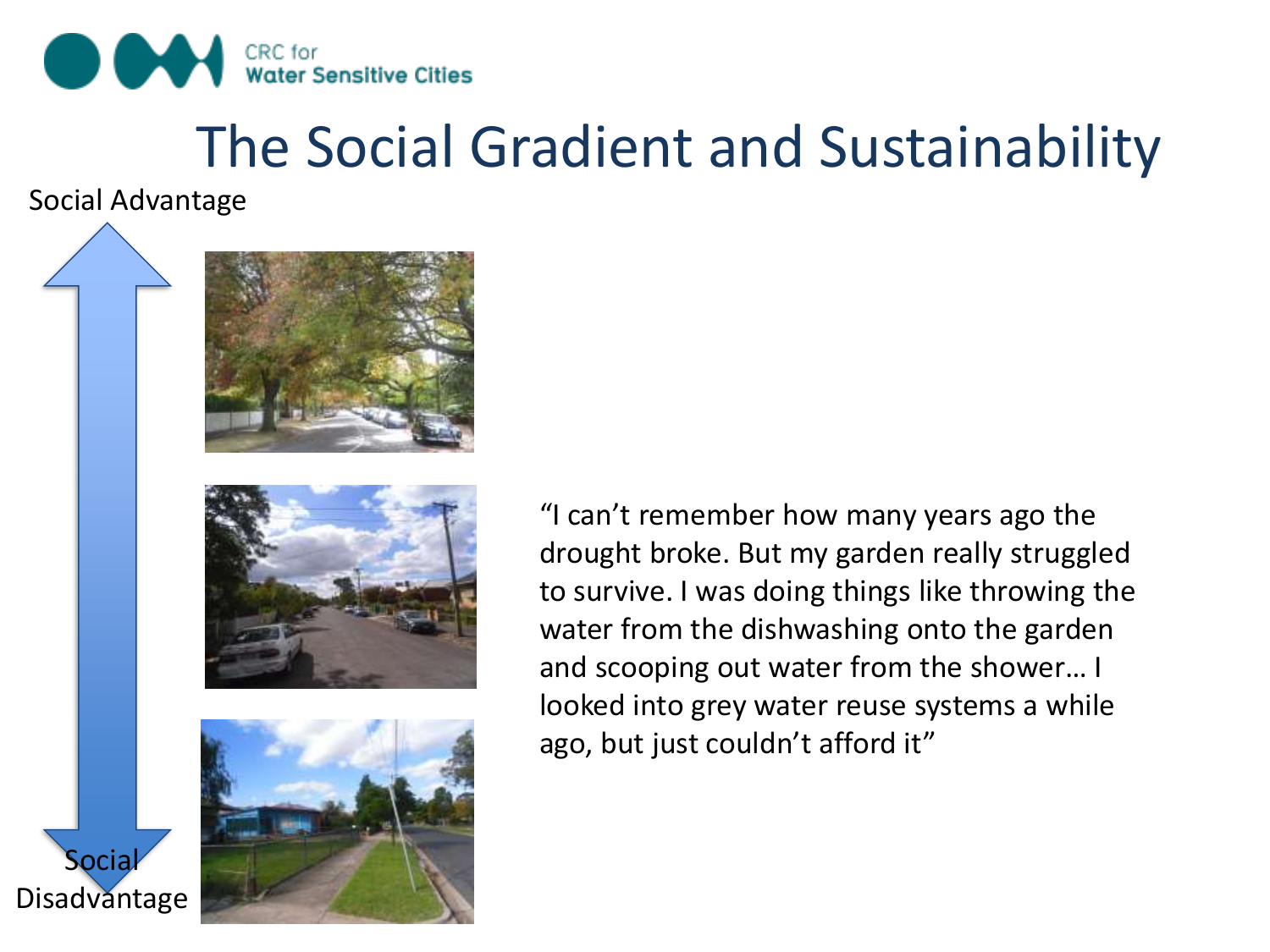

#### The Social Gradient and Resilience

Social Advantage

Socia

Disadvantage



"I have been known on really hot days to water the concrete to get an evaporation going. The evaporation means that it actually takes the heat away… We will also run the evaporative air conditioner..it doesn't impact the bill too much, or at least we don't notice"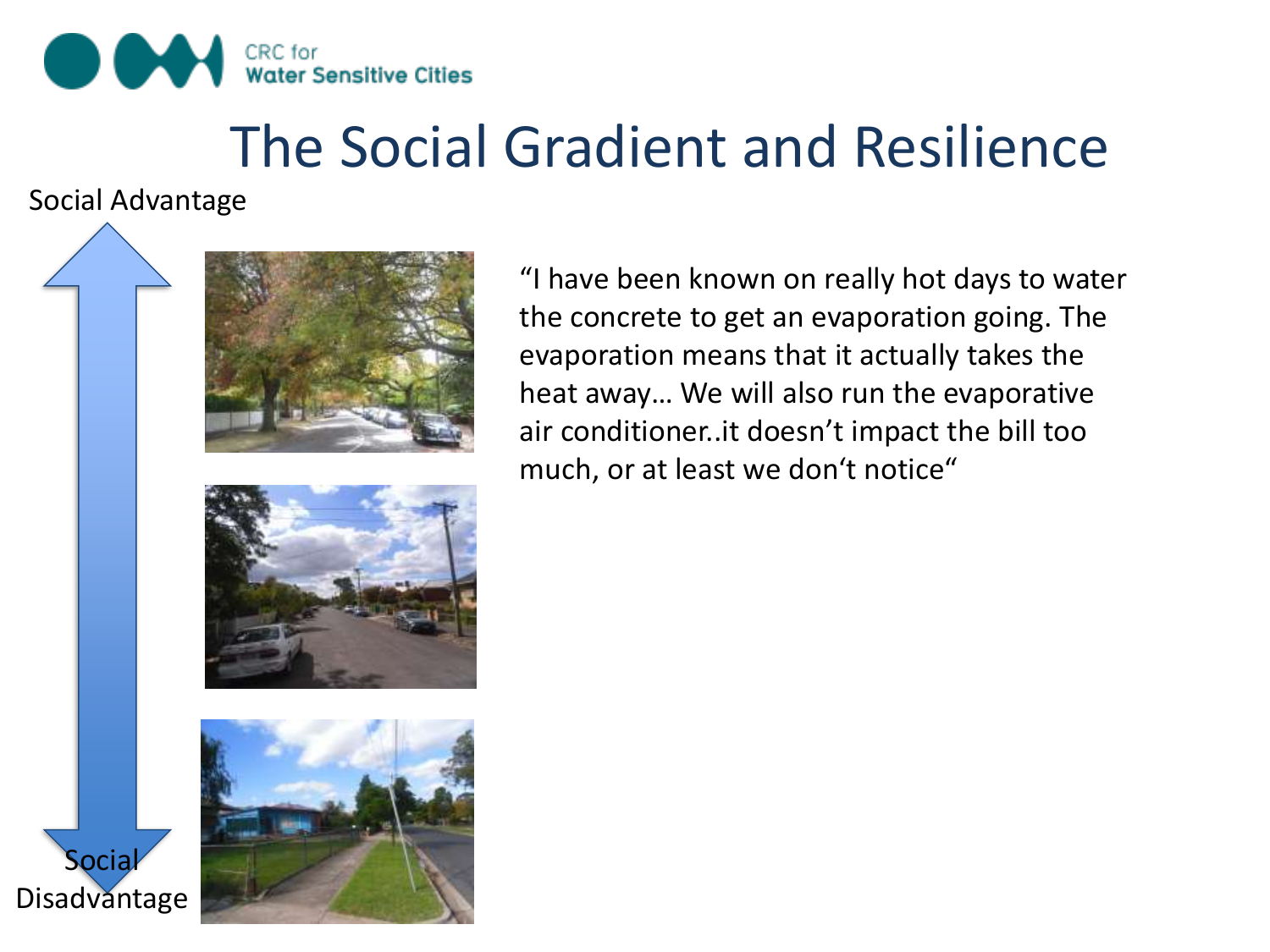

#### The Social Gradient and Resilience

Social Advantage

Socia







"In the summer, it gets hot, very hot. We basically bare the heat sometimes. We live like that because we know, from other people, some people can get thousand dollar electricity bills. We're not going to do that. No way"